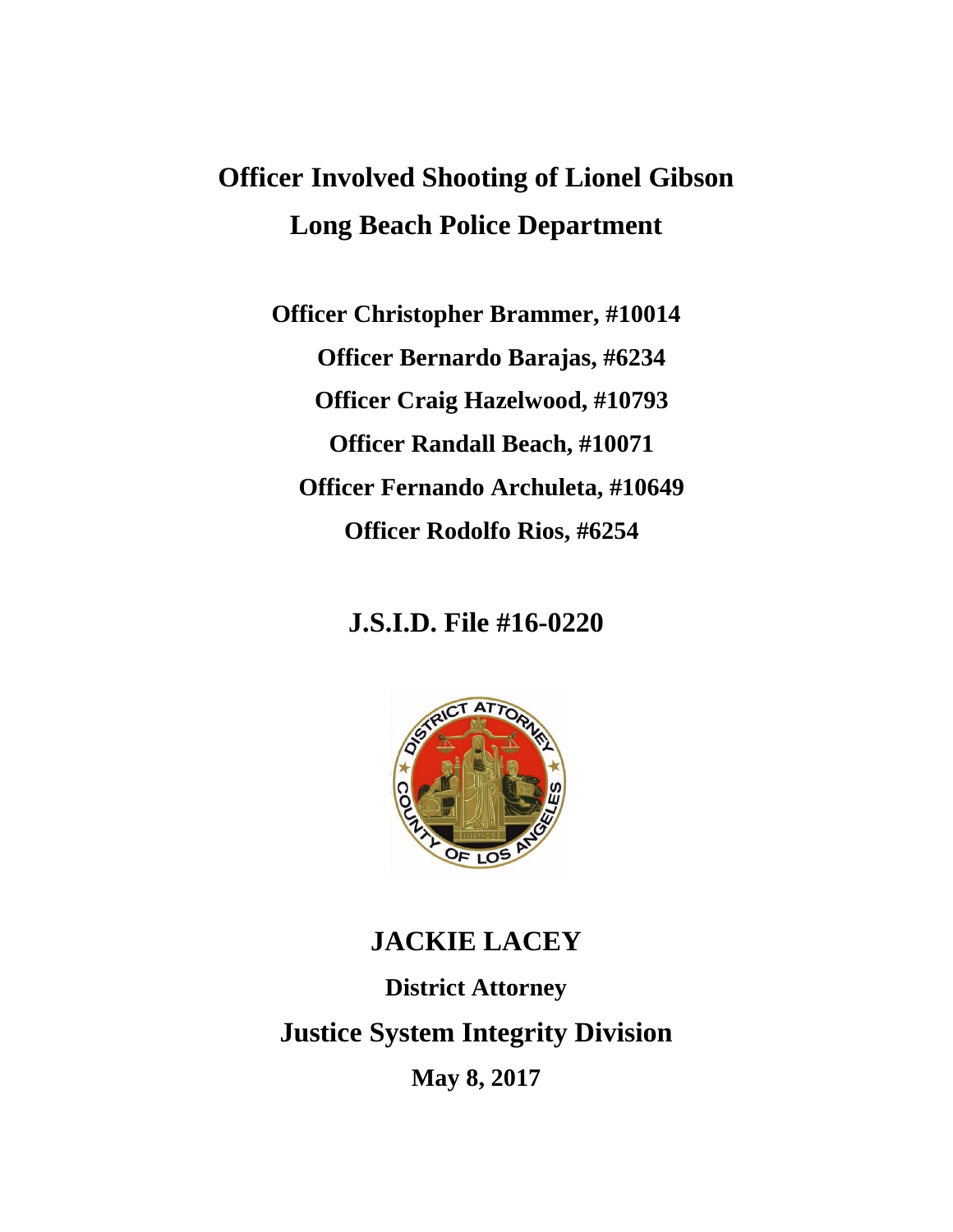# **MEMORANDUM**

TO: CHIEF ROBERT LUNA Long Beach Police Department 400 W. Broadway Avenue Long Beach, California 90802 FROM: JUSTICE SYSTEM INTEGRITY DIVISION Los Angeles County District Attorney's Office SUBJECT: Officer Involved Shooting of Lionel Gibson J.S.I.D. File #16-0220 L.B.P.D. File #16-29201

DATE: May 8, 2017

The Justice System Integrity Division of the Los Angeles County District Attorney's Office has completed its review of the May 7, 2016, fatal shooting of Lionel Gibson by Long Beach Police Department (LBPD) Officers Christopher Brammer, Bernardo Barajas, Craig Hazelwood, Randall Beach, Fernando Archuleta, and Rodolfo Rios. It is our conclusion that the officers acted in lawful self-defense and defense of others.

The District Attorney's Command Center was notified of this shooting on May 7, 2016, at approximately 6:20 p.m. The District Attorney Response Team responded and was given a briefing and walk-through of the scene by Lieutenant Lloyd Cox.

The following analysis is based on reports prepared by the LBPD Investigations Bureau, Homicide Detail, detectives Donald Goodman and Mark Mattia. The reports include photographs, audio-recorded interviews of witnesses, a 9-1-1 call, radio transmissions, and surveillance videotape.

### **INTRODUCTION**

On May 7, 2016, at approximately 4:46 p.m., an anonymous caller called 9-1-1 and reported a man with a gun. The caller described the man, later identified as Lionel Gibson, and said he was armed with an "Uzie" (a commonly known model of submachine gun) and talking to three people in a red car parked on 21st Street between Long Beach Boulevard and Locust Avenue. At 4:46 p.m., LBPD broadcasted a "417" call ("417" is police vernacular for a man with a gun). The call was also transmitted to the responding officers via computer as follows:

| 16:48:17 | ENTRY | Info:417M/B WRNG GRY AND WHI SRTIPED SHIRT/LT BLU PANTS |
|----------|-------|---------------------------------------------------------|
|          |       | SUBJ HAS AN UZIE IN HIS HANDTALKING TO 3 SUBJS IN A RED |
|          |       | BLAZERON 21ST BTWN LBB AND LOCUST                       |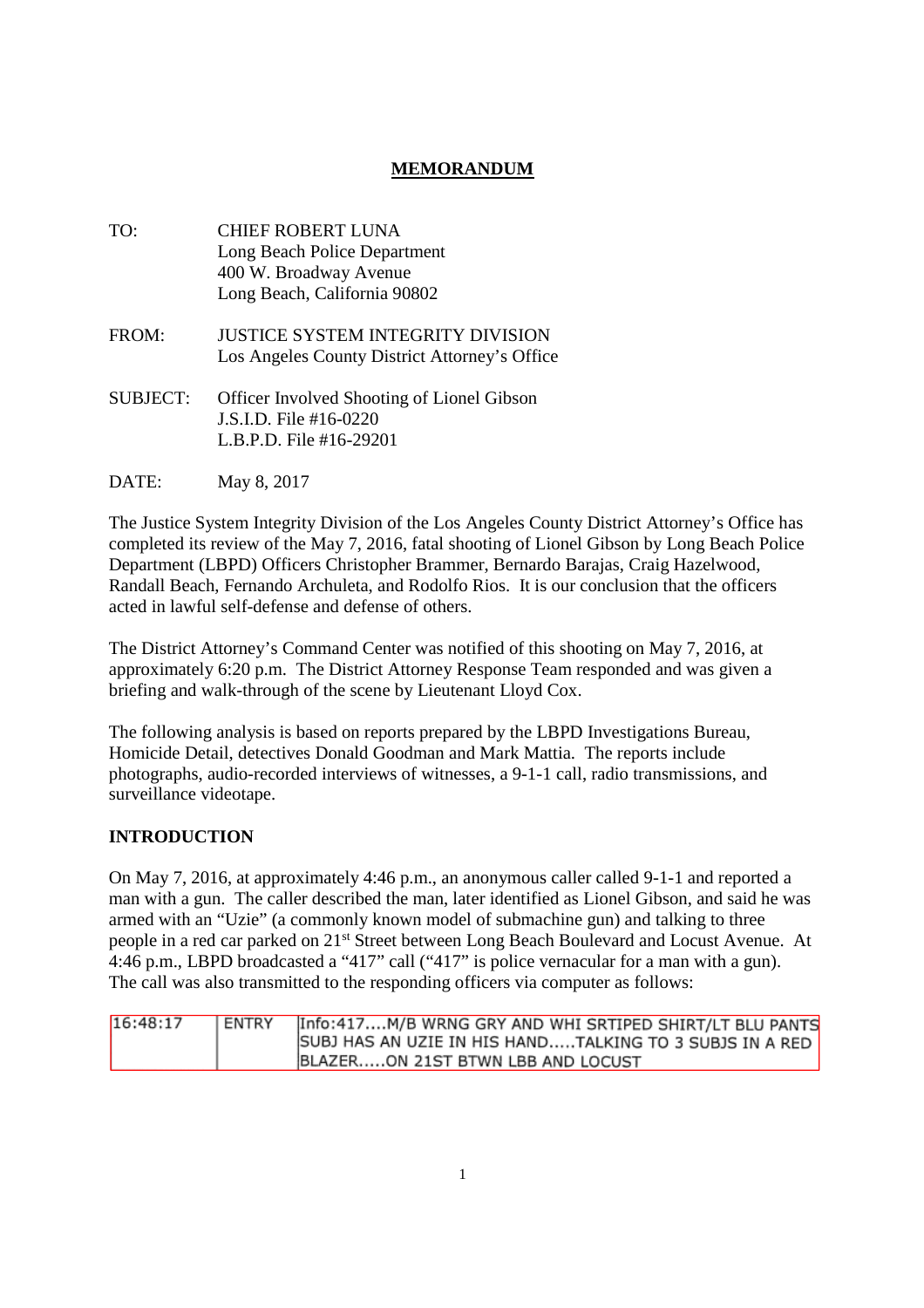Officers Christopher Brammer and Ryan Christopher were the first to arrive at the scene, followed shortly by Officers Bernardo Barajas and Randall Beach.

Upon arrival, the officers saw a red Chevrolet Blazer parked in the mouth of an alley. The truck was occupied by two men, later identified as Erick C. and Francisco M. Erick C. was seated in the driver's seat and Francisco M. was in the rear seat. Another man, later identified as German G., was standing outside of the truck and talking to Gibson, who was standing near the truck. The officers had good visibility in the daylight hours and were approximately 20 to 30 feet from the group of men. From that vantage point, the officers could see the grip of a black firearm in the front of Gibson's waistband, which was consistent with the information reported by the 9-1-1 caller.

Brammer ordered Gibson and German G. to put their hands up. Instead, Gibson reached for the grip of the firearm and did not comply with Brammer's order to keep "his hands all the way up in the air or he would be shot." Brammer ordered Gibson and German G. to lay on their stomachs with their hands facing out from their bodies. Instead, Gibson and German G. sat down with their hands raised, and did not lie onto their stomachs as ordered.<sup>1</sup>

Additional LBPD officers arrived to assist and held Gibson and the other men at gunpoint. Despite the officers' orders to keep his hands in the air, Gibson began to slowly lower his hands in the direction of the firearm, which was still in his waistband. Gibson continued to lower his hands, eventually turning his right palm towards the grip of the gun, in a position that would allow him to draw the weapon.

Fearing Gibson was drawing his gun to attack them, Brammer, and Officers Barajas, Hazelwood, Beach, Archuleta and Rios, who by then had arrived to assist, fired their duty weapons at Gibson. Despite suffering gunshot wounds to his face and torso, Gibson again reached for the gun and continued to ignore the officers' orders to stop moving. Fearing Gibson was trying to return fire after being shot multiple times, the officers fired a second volley of shots at Gibson, who was then incapacitated. The officers moved Gibson's body a short distance, for safety reasons, and commenced CPR. The fire department declared him deceased a short time later.

Officers removed the gun from Gibson's waistband and moved it a safe distance away. At that point they determined that Gibson's gun was a BB gun designed to resemble an AK-47 assault weapon.

An aerial photograph of the scene showing Gibson's gun near his body after the shooting is shown below:

<sup>&</sup>lt;sup>1</sup> The officers learned later that German G. was armed with a loaded 9mm handgun concealed in his pants pocket.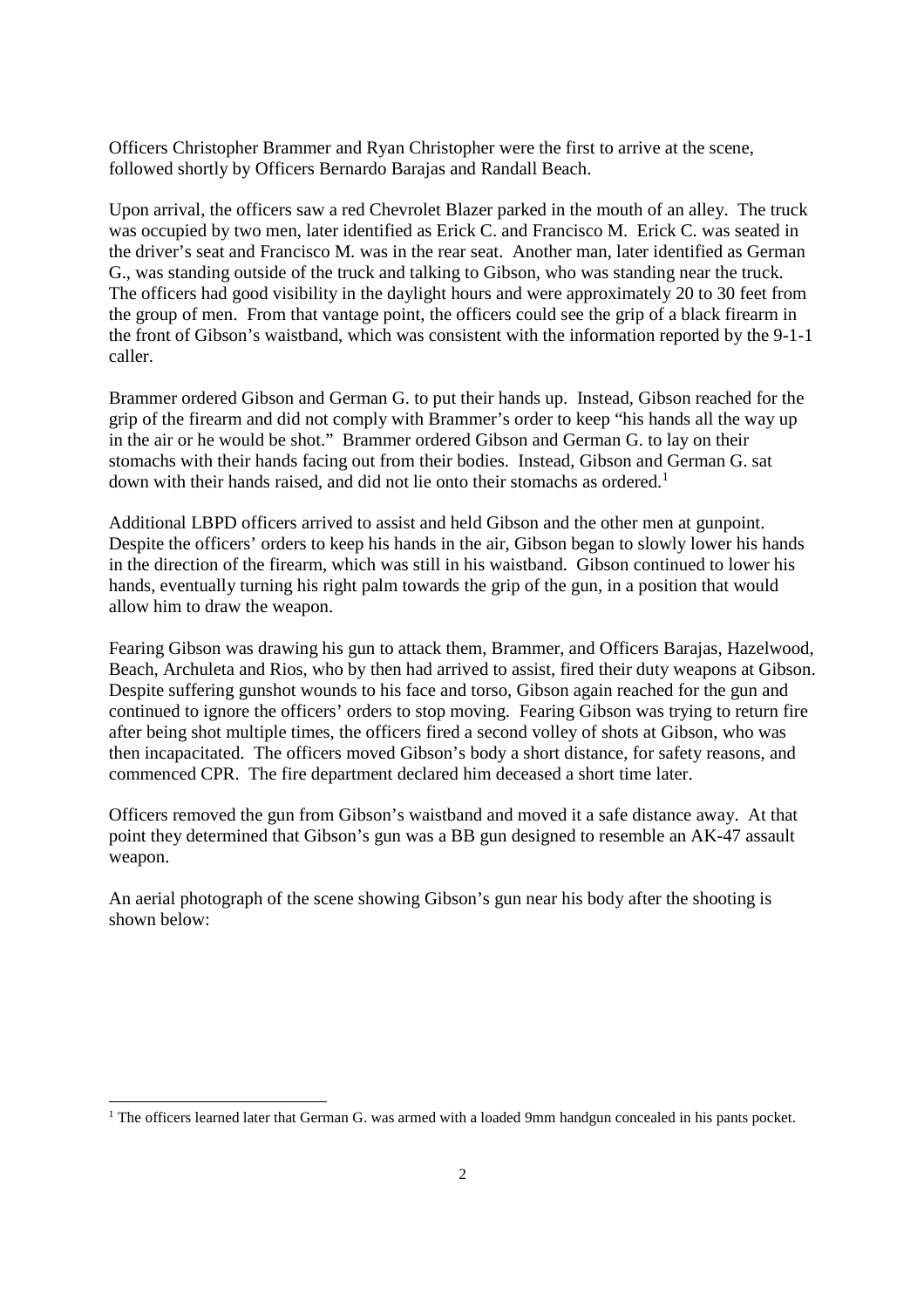

A photograph of Gibson's gun is shown below:

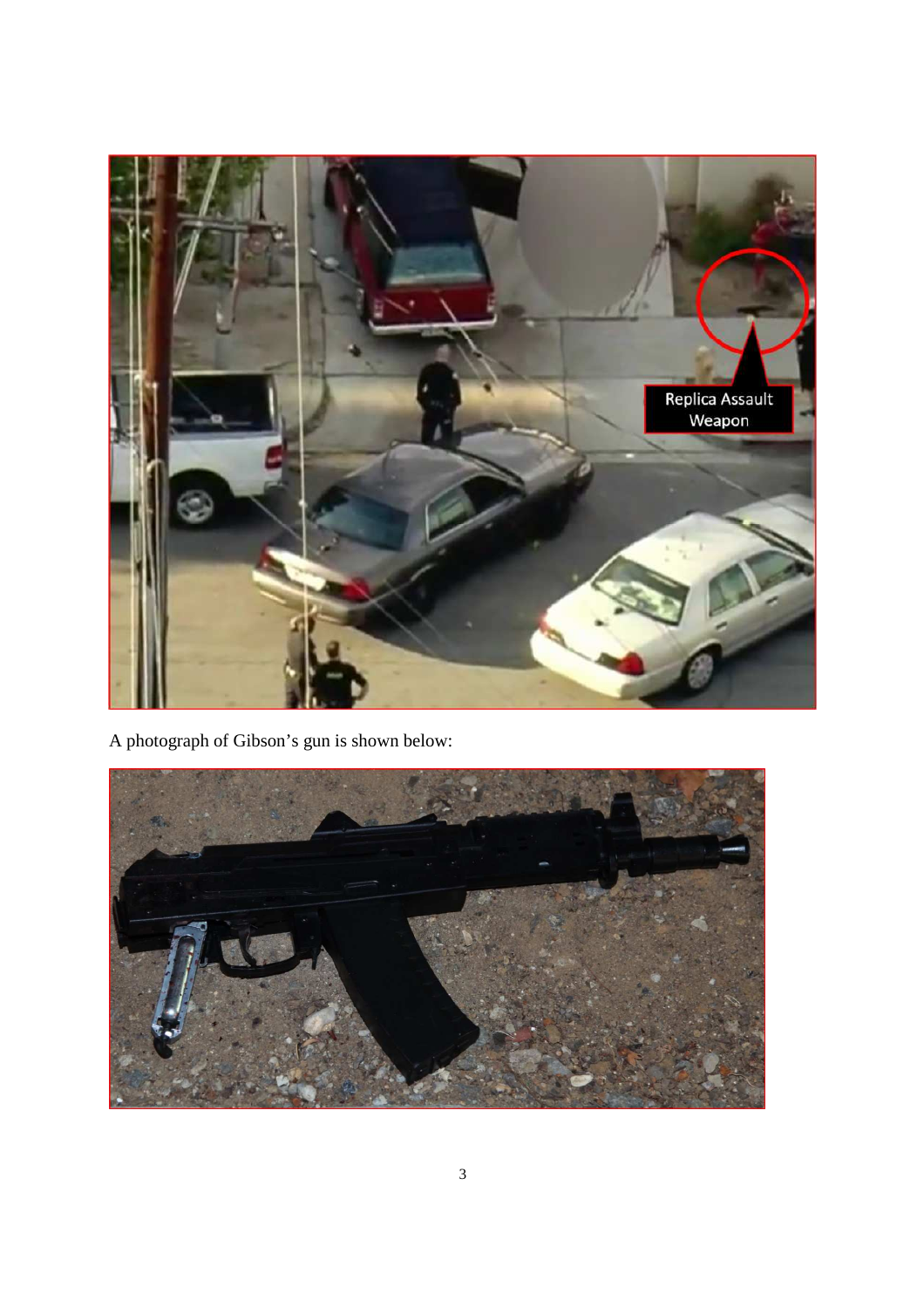## **FACTUAL ANALYSIS**

### **Statement of Officer Christopher Brammer**

Brammer was working as a uniformed patrol officer with his partner, Officer Ryan Christopher, who was driving their police vehicle when they received a radio call regarding a man with a firearm at 21<sup>st</sup> Street and Locust Avenue. The call detailed a man armed with an Uzi submachine gun who was talking to three men in a red vehicle.

Brammer and Christopher responded to the call and, as they arrived, Brammer drew his service weapon. He saw Gibson standing next to two men who were inside a red Blazer parked in the mouth of the alley. Gibson was conversing with another man, German G., who was standing outside the vehicle. Christopher parked the car canted toward the alley and Brammer exited the car, took cover behind the car door, and ordered Gibson and German G. to put their hands in the air. As Gibson turned to face the officers, Brammer noticed the grip of a firearm in the front of Gibson's waistband.

As Brammer broadcasted a backup radio call of a "417" suspect, Gibson lowered his hand toward the firearm. Brammer yelled at Gibson, "Keep your hands all the way up in the air or you will be shot!" Brammer then instructed Gibson and German G. to lay on their stomachs with their arms extended away from their bodies. Both men failed to follow his instructions and instead sat on the cement facing the officers with their hands in the air.

As backup officers arrived, Brammer saw Gibson begin to lower his arms, with the tips of his fingers reaching his forehead. German G., seated approximately four feet to Gibson's right, kept his arms raised. Brammer ordered Gibson to raise his hands higher into the air, but Gibson continued to lower his hands with his right palm facing the grip of the firearm.

Fearing that Gibson was preparing to arm himself with the weapon concealed in his pants, and perceiving a threat to himself, his fellow officers and innocent bystanders, Brammer fired two shots at Gibson's upper torso to prevent him from reaching the weapon. Following those two rounds, Gibson continued to reach for the grip of the weapon so Brammer fired an additional three rounds.

Brammer noticed Gibson was bleeding from his face and neck area as he slowly dropped onto his left side with his right hand falling to his side. Despite again ordering him not to reach for his firearm, Gibson again moved his right arm towards his waistband and the grip of the weapon. Brammer feared that Gibson was intent on killing himself. He also feared that Gibson would shoot his fellow officers. Brammer fired three rounds to prevent him from reaching the weapon. After those three rounds, Gibson continued to reach for the weapon so Brammer fired an additional three rounds. Gibson's right arm then went limp and fell onto the sidewalk.

Brammer observed another officer remove the gun from Gibson's pants. Brammer then noticed that the gun appeared to be a replica machine gun.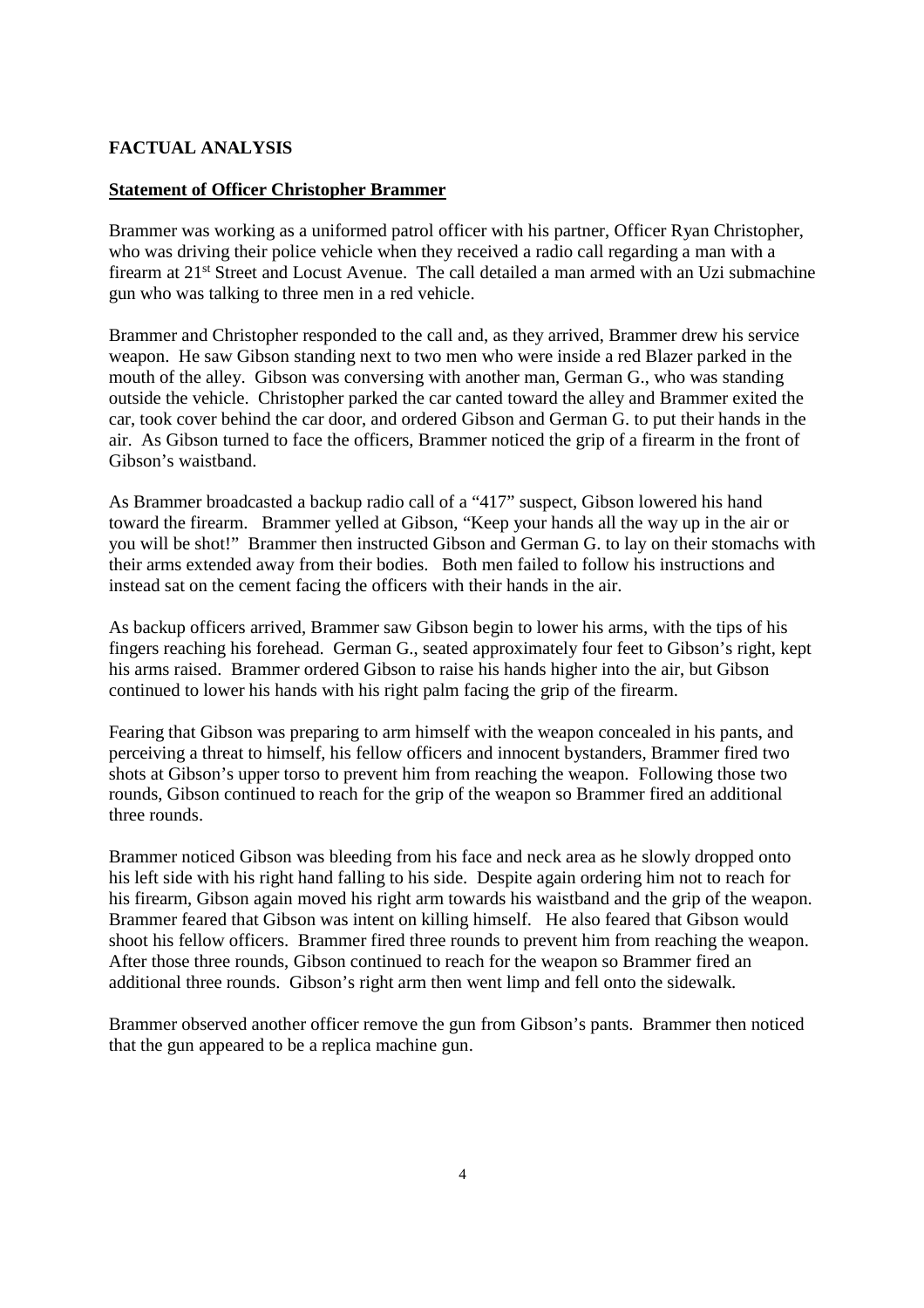#### **Statement of Officer Bernardo Barajas**

Barajas and his partner Officer Beach were working as uniformed patrol officers when they responded to a "417" call from Officer Brammer regarding a male suspect with an Uzi. Barajas and Beach responded and parked to the right of Brammer's vehicle.

Barajas saw a red SUV Blazer parked in the alley. German G. was laying on his back with his arms extended. Gibson was seated on his buttocks with his arms extended above his head. Barajas broadcasted the license plate of the vehicle and the descriptions of the two additional men seated in the car. He saw the grip of a firearm visible in Gibson's waistband and heard the other officers' orders to Gibson to keep his hands up. Barajas kept his service weapon pointed at Gibson.

Gibson began to lower his arms, ignoring orders to stop moving and keep his hands up above his head. Gibson ignored the order and began to drop his arms towards his stomach and the firearm grip at his waist. Believing that Gibson presented an immediate threat to himself and the other officers, Barajas fired a single shot at Gibson's torso. The shot failed to stop him from reaching for his waist, so Barajas fired a second round at Gibson's torso.

Observing Gibson fall onto his left side with his arms at his sides, Barajas broadcast a "shots fired" call and requested the fire department. As he began turning his attention to the driver and passenger in the red Blazer, Barajas heard another officer yell, "Stop moving!" followed by additional gunshots. He turned back to Gibson and saw him lying still on the ground.

#### **Statement of Officer Craig Hazelwood**

Hazelwood and his partner Officer Rios responded to the "417" call. Hazelwood exited the car and drew his service weapon, a 45mm Springfield Armory semiautomatic handgun. Standing to the right of Beach, Hazelwood was informed that Gibson, seated on the alleyway cement with his arms extended upwards, had a firearm, possibly an Uzi, in his waistband. Gibson looked at the officers from left to right, appearing to gauge if they were paying attention to him, while the officers were formulating their plan. Gibson then began to lower his hands toward his waistband, ignoring Hazelwood and the other officers' orders to keep his hands raised. Hazelwood feared that Gibson was trying to arm himself and shoot him and the other officers. Hazelwood attempted to fire his weapon, but failed, as he did not disengage the safety.

Gibson then fell onto his left side with his hands on the cement. Approximately one minute after the initial shots were fired, Hazelwood saw Gibson sit up into a seated position again, looking at the officers with blood dripping from his face. Gibson then reached with both hands towards his gun, again ignoring the officers' orders to stop moving and put his hands up. Perceiving that Gibson posed an immediate and deadly threat to himself and others, Hazelwood fired three shots at Gibson's center mass. He heard additional officers fire their weapons and saw Gibson fall onto the cement, motionless.

#### **Statement of Officer Randall Beach**

Beach responded to the scene with his partner Barajas, and initially observed German G. and Gibson sitting beside the Blazer with their arms raised slightly above their heads. Brammer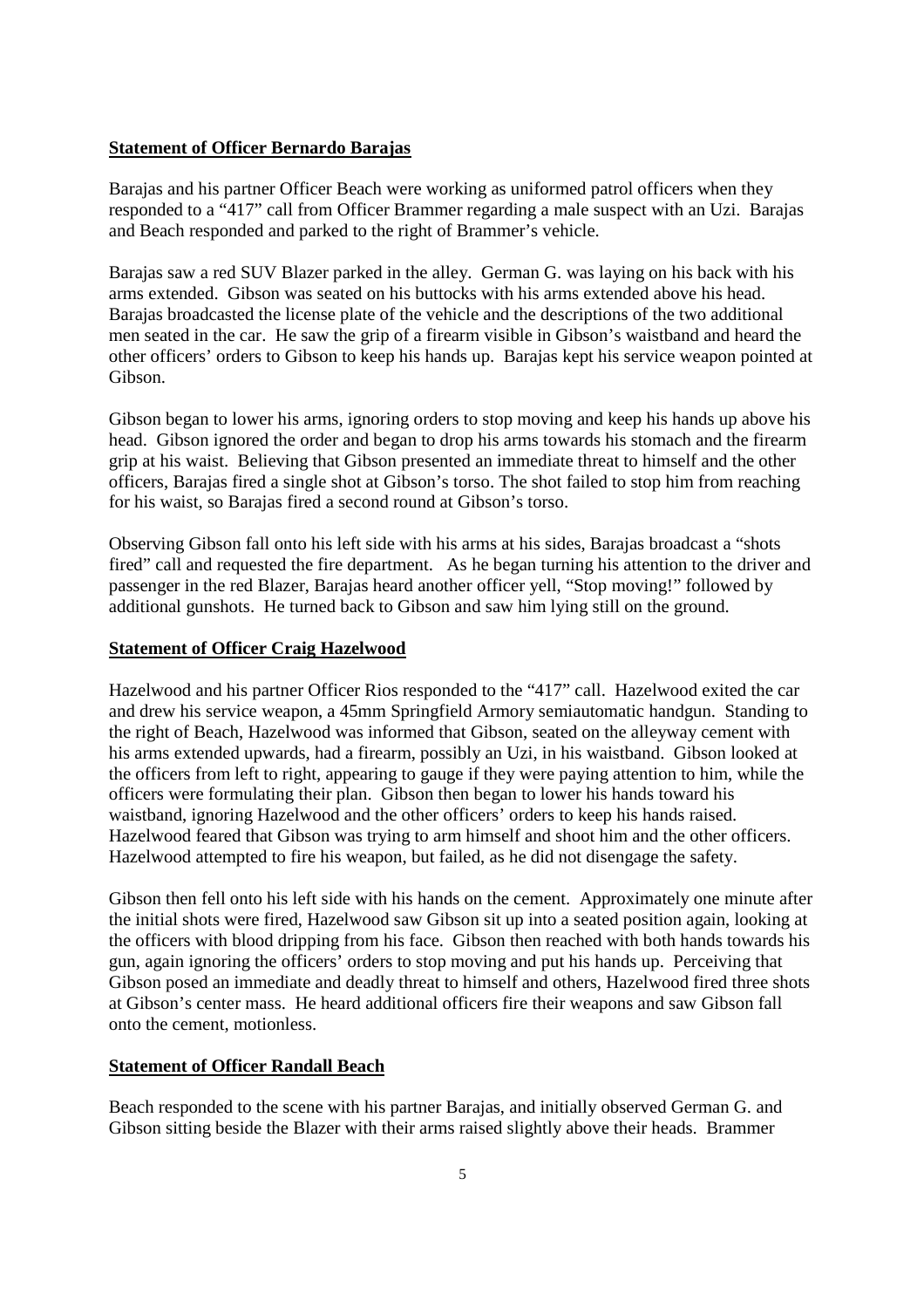alerted Beach to the firearm in Gibson's waistband, which he assumed was an Uzi as reported by the 9-1-1 caller.

Beach focused his attention on securing German G. as the team formulated a plan. In his peripheral vision, Beach saw Gibson lower both his hands towards the gun in his waistband. Beach moved his firearm stance toward German G. as the other officers discharged their weapons. Beach did not initially fire his weapon and observed that Gibson had been wounded.

Approximately 15 seconds after the first round of gunshots, Gibson abruptly sat up and raised his hands towards the center of his chest. Despite other officers issuing orders not to move, Gibson again dropped his hands towards the firearm in his waistband. Beach feared that Gibson was trying to retrieve his firearm to return fire at the officers. Fearing for his safety and the safety of his fellow officers, Beach fired his duty weapon three times at Gibson's torso. Gibson immediately fell onto his back, unconscious and still.

#### **Statement of Officer Fernando Archuleta**

Archuleta responded to the "417" call with his partner Officer Vriens. Archuleta exited his vehicle and drew his service weapon. He approached the scene and saw Gibson sitting on the ground with the grip of a firearm sticking out of his waistband. Archuleta focused his line of sight on Gibson, while the other officers issued commands and began to coordinate a plan to take Gibson and the other men into custody. Gibson began to lower his arms towards the firearm, ignoring orders to stop moving and keep his hands raised. Archuleta feared that Gibson was reaching for his gun to shoot him and the other officers. Archuleta fired one round at Gibson.

Gibson's arms fell to the ground following the first round of fire, leaning onto his left side. Archuleta observed blood staining Gibson's shirt and face. Despite his wounds, Gibson sat up and again faced the officers, moving his right hand towards the grip of the firearm. Fearing Gibson was going to return fire, Archuleta fired an additional round at Gibson's center mass. Gibson fell onto the cement, lying flat on his back.

#### **Statement of Officer Rodolfo Rios**

Rios and Hazelwood responded to the "417" call. Rios said he heard a radio broadcast that Gibson had pointed an Uzi at the red Blazer before speaking with the occupants of the vehicle. Rios exited his police vehicle and drew his service weapon. Rios and Brammer ordered Gibson and German G. to sit on the cement with their arms raised above their heads. Rios noted that Gibson appeared nervous. Rios also saw the grip of a firearm sticking out of Gibson's waistband.

Gibson appeared to be moving his head from side to side, "as if looking for an escape route." Fearing he would try to flee with the gun in his possession, Rios ordered Gibson to stay on the ground with his hands up. A few moments later, Gibson lowered his arms, slowly moving them towards his waistband while watching the officers.

Rios ordered Gibson three to five times to keep his hands up and stop moving. Gibson failed to comply and lowered his hands to within four inches of the gun. Fearing for the safety of himself,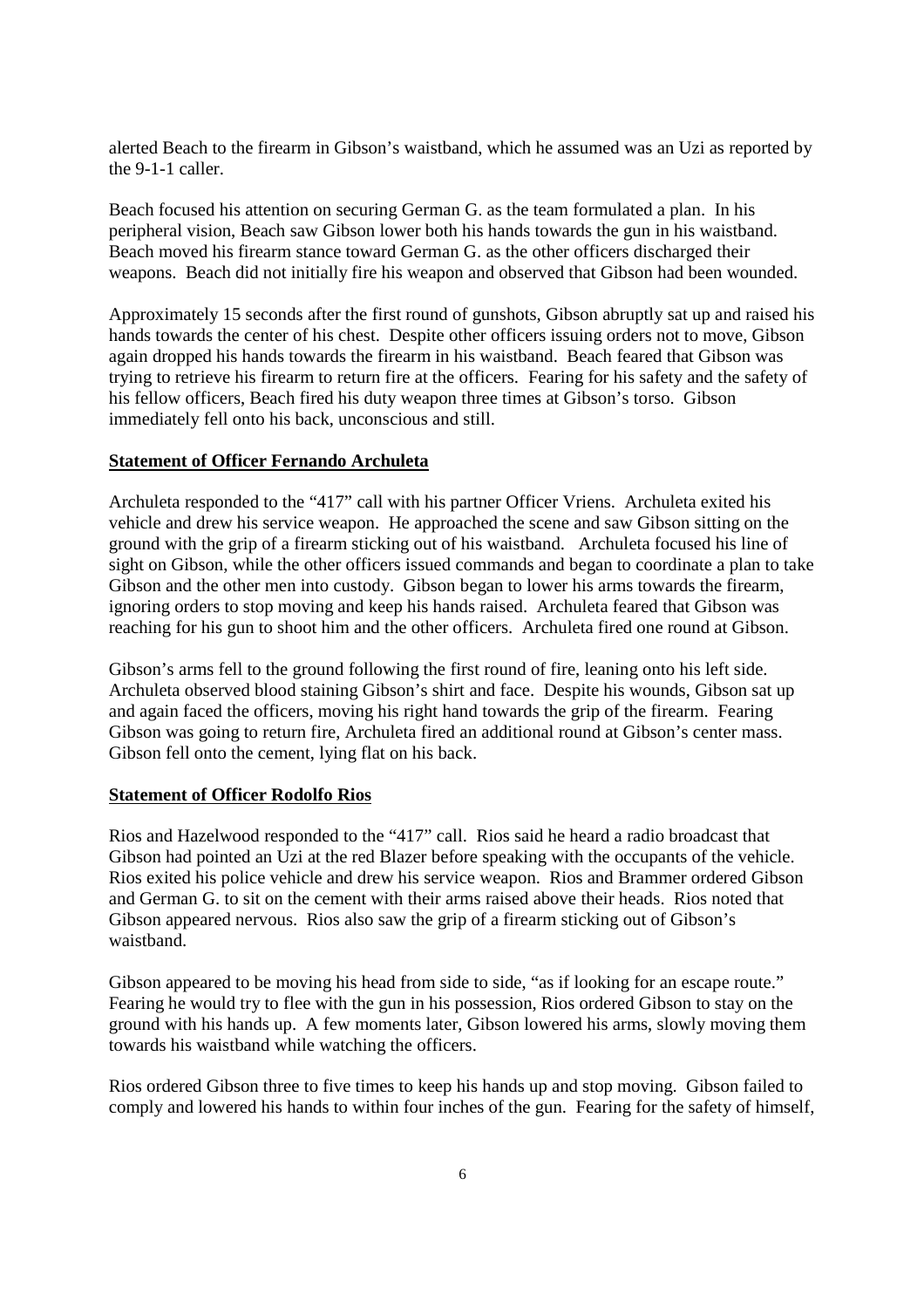his fellow officers, and surrounding bystanders, Rios fired a single round at Gibson in unison with the other officers.

About 20 seconds after the first shots, Gibson sat upright and moved his right hand towards the handle of the weapon. Again, fearing Gibson was attempting to arm himself and discharge his weapon, Rios fired a second round at Gibson's torso. Rios saw Gibson fall onto the cement unresponsive.

#### **Statement of German G.**

German G. told investigators he was with Erick C. and Francisco M. driving in Erick C.'s red Blazer when they saw Gibson walking. German G. was armed with a 9mm pistol concealed in his pants pocket. German G. knew Gibson from elementary school so they pulled over to talk to him. German G. exited the vehicle and conversed with Gibson. German G. did not immediately see Gibson with a gun but later Gibson told him the gun was a BB gun. The gun was large and visible from Gibson's waistband. German G. was nervous and could not believe that Gibson had such a big gun in his possession.

German G. was conversing with Gibson when the police arrived. The officers ordered German G. and Gibson to get on the ground and put their hands up. They complied. German G. first went down to his knees and then sat down with his hands up. He laid down on his back looking toward the sky and had his hands up, following the officers' commands. He heard the officers repeatedly ordering them not to move and to keep their hands up, and he could tell that the officers were serious by the tones in their voices so he concentrated on not moving his body. It was not loud outside so German G. was able to clearly hear the officers' commands.

German G. was not looking at Gibson who was several inches away from him on his left. German G. heard a volley of gunshots and looked to his left, and saw Gibson laying on the ground with his feet stretched out in front of him. He saw Gibson fall and then get up again. Before the gunshots, German G. was not moving so he assumed Gibson must have moved. German G. was not struck with gunfire.

#### **Statement of Francisco M.**

Francisco M. told investigators he was driving with his friends Erick C. and German G. when German G. recognized Gibson walking slowly and "drowsily" down the street. German G. told Erick C. to pull over and he did. German G. exited the vehicle and approached Gibson. Francisco M. believed that Gibson was "high." Gibson had a black metal gun sticking out from his pants, so Francisco M. grew nervous about the situation. The gun looked real. Although Gibson did not initially recognize German G., they began to talk as friends while Erick C. and Francisco M. waited in the vehicle.

A minute later, the police arrived and screamed repeatedly, "Put your hands up! Keep your hands up!" and not to move. Francisco M. complied. German G. and Gibson initially complied by sitting on the ground and putting their hands up. However, Gibson, who was seated with his legs stretched out in front of him, mouthed something Francisco M. could not hear as he slowly brought his hands down toward his lap. Francisco M. believed the police started shooting because Gibson was moving. Francisco M. demonstrated Gibson's movements by first placing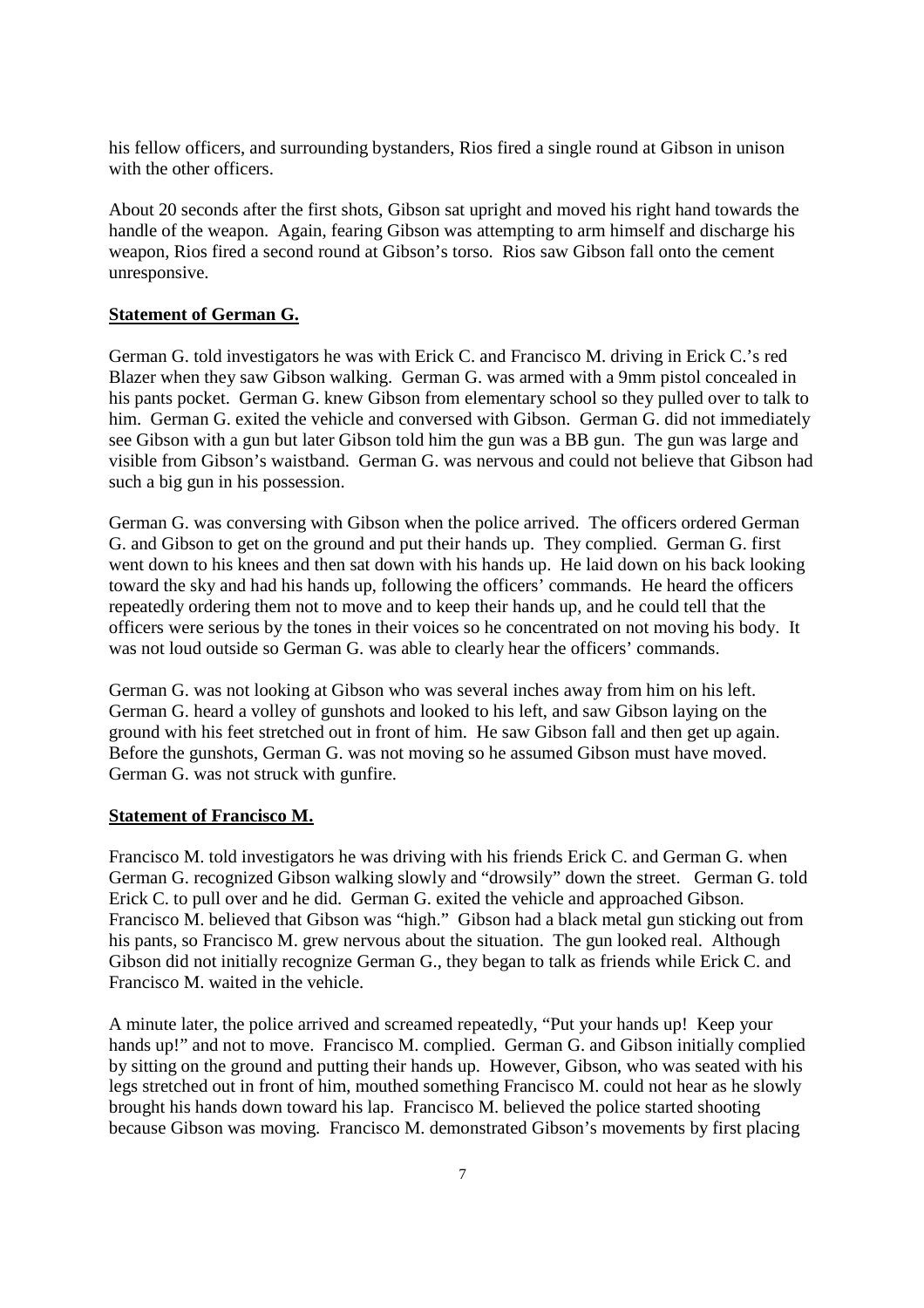his arms above his head bent at the elbows and then lowering his head, with his head bouncing forward, and then slowly bringing both hands down toward his lap. He heard gunshots as Gibson's hands were near his legs. Before the shooting started, Francisco M. heard the officers yell repeatedly at Gibson not to move. After the first volley of gunshots, Gibson leaned to his left. Gibson moved again and Francisco M. heard another volley of gunshots.

#### **Statement of Erick C.**

Erick C. told investigators he was driving with German G. and Francisco M. when they saw Gibson crossing the street in front of them with a machine gun. German G. recognized Gibson so they pulled over to talk to him. German G. exited the vehicle, approached Gibson, and said, "What's up?" German G. and Gibson shook hands. Gibson did not appear to immediately recognize German G. Erick C. initially thought Gibson's gun was real but later questioned whether it was real or not because he was surprised someone would walk around with a "big ass" gun like that, particularly with so many police officers around. He said it was not normal to walk around like that. Gibson did not appear to be high or drunk to him. Gibson continued to hold the gun as he conversed with German G. He saw Gibson shove the gun in his pants, and then officers arrived and told them to put their hands up and not go near the weapon. Erick C. complied by putting his hands out of the driver's side window of his truck. He was not looking at Gibson when he heard gunshots. After the gunshots, he looked toward German G. to see if he had been shot. The officers ordered Gibson again not to go near his gun and he heard a second volley of gunshots.

#### **Statement of Pratchaya R.**

Pratchaya R. was dining in a restaurant across the street from where the shooting occurred when he made his observations. He was seated facing in the direction of the shooting and from his vantage point he could see Gibson's left side. He could see the vehicles and people involved, but he could not see the lower half of Gibson's body because his view was obstructed by a pole and bushes. Before the shooting he saw German G. and Gibson conversing. They did not appear to be fighting. He could not hear what was going on outside. He saw the officers arrive and point their guns at the men. German G. was facing away from the officers, put his hands up, and got down on his knees. Gibson got down on his knees, faced the officers, and put his hands over his head. Gibson had something in his right hand but Pratchaya R. could not tell if it was a gun. The last time he saw Gibson he had his hands over his head, but he was watching the officers and not Gibson when the shooting started. After the shooting, Gibson was seated on his buttocks and leaning toward his left. He heard a second volley of shots and the officers started CPR on Gibson.

#### **Statement of Duangruthai R.**

Duangruthai R. was dining in a restaurant across the street from where the shooting occurred. She wears glasses but was not wearing them when she first made her observations. Duangruthai R. was initially seated in the restaurant facing away from the shooting. When she heard gunshots, she turned around and looked out the restaurant window toward the shooting. From her vantage point she could see Gibson's left side. She saw German G. laying on his back with his hands over his head. Gibson was seated on his buttocks with his arms crossed in his lap. Other than the gunshots, she could not hear what was going on outside. Duangruthai R. saw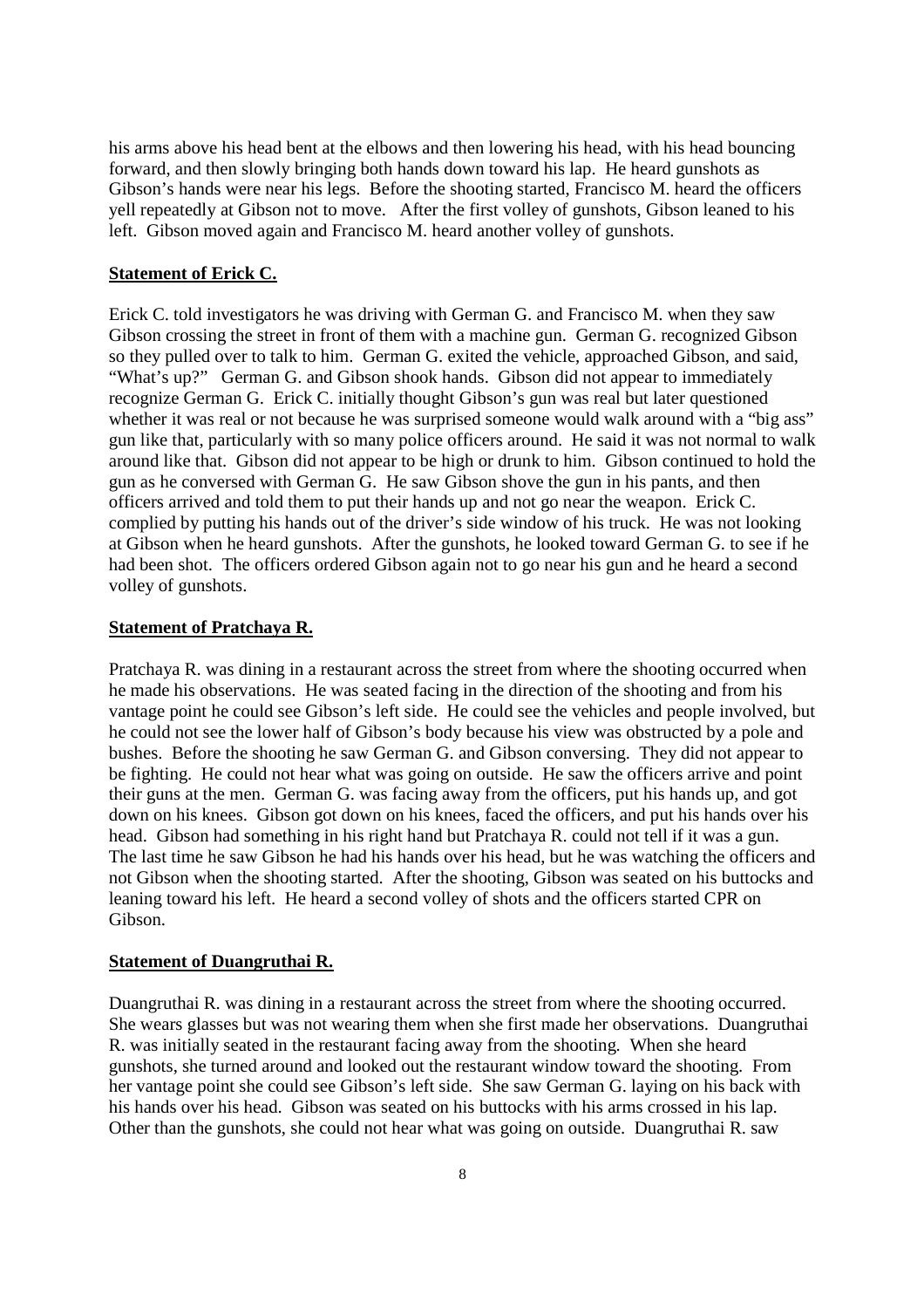Francisco M. exit the red vehicle and crawl away. After the shooting she saw an officer giving CPR to the man who was shot.

#### **Statement of Victoria Y.**

Victoria Y. was dining in a restaurant across the street from where the shooting occurred and from her vantage point she could see Gibson's left side. She noticed police officers outside the restaurant and saw German G. laying on the ground with his hands up, and Gibson sitting on the ground with his hands up. Gibson had something in his hands that looked like a gun, but she was unsure. The officers fired at Gibson and he went down. Gibson got back up and the officers fired again.

### **Statement of Felicitas Y.**

Felicitas Y. was dining in a restaurant across the street from where the shooting occurred. She looked over her left shoulder and from her vantage point she could see the police officers and Gibson's left side. She saw officers pointing their guns. She could not hear what the officers were saying. She saw German G. on his back with his arms in the air. Gibson was seated with his buttocks on the ground. She heard gunshots and saw Gibson fall.

## **Statement of Grace Y.**

Grace Y. was dining in a restaurant across the street from where the shooting occurred. From her vantage point she could see the police officers pointing their guns at two men and could see Gibson's left side. She could not hear what was going on outside because music was playing in the restaurant. German G. was on his back with his hands up, and Gibson was sitting down with his hands up and his legs stretched out in front of him, and he had something in his hands that looked like a gun. It was small and silver. Grace Y. said Gibson's hand "looked like it was moving" and then she heard gunshots. Gibson went down but got back up and she heard more gunshots.

## **Statement of Katayoun K.**

Katayoun K. was dining in a restaurant across the street from where the shooting occurred when she made her observations. She could not hear what was going on outside except for what sounded like firecrackers. She looked outside and saw Gibson seated on the ground, sitting up, with his legs stretched out in front of him, and his hands in his lap. Gibson was slumped to his left and Katayoun K. believed he had just been shot by the police. She was too far away to see if Gibson had anything in his hands. She returned to her seat and heard a second volley of shots. She looked outside again and saw Gibson slumped over. An officer performed CPR on Gibson.

#### **Statement of Babak B.**

Babak B. was dining in a restaurant across the street from where the shooting occurred. From his vantage point he could see Gibson's left side. He could not hear what was going on outside because music was playing in the restaurant, but he heard gunshots and looked outside. He saw German G. lying on the ground and Gibson seated on his buttocks next to him, and slumped forward. Babak B. returned to his seat and heard a second volley of gunshots. He looked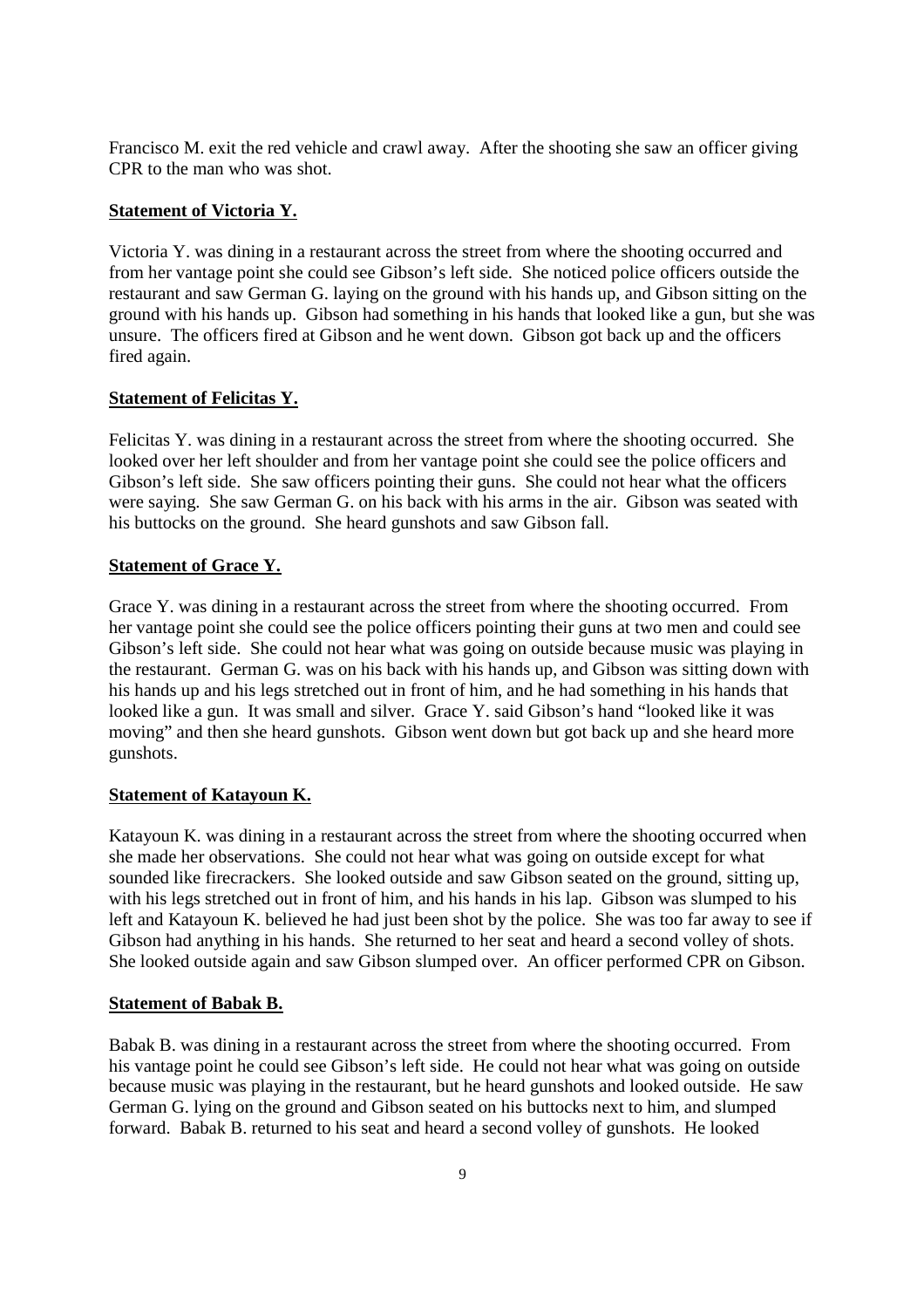outside again and saw Gibson still seated on his buttocks, with his hands on his thighs, leaning toward his left, and eventually falling over on his left side. An officer performed CPR on Gibson.

## **Statement of Lucy D.**

Lucy D. was inside a residence when she heard officers giving commands to someone and yelling, "Put your hands up!" The officers continued to give those commands for approximately one minute and then she heard eight to ten gunshots. She heard the officers continue to give commands after the gunshots. Lucy D. heard one officer say, "I see a gun." She heard the officers continue to yell verbal commands and heard another eight to ten shots.

## **Statement of Maria A.**

Maria A. was inside a residence when she heard eight to ten gunshots. She looked outside and saw and heard police officers yelling at someone in the alley. She heard multiple police officers yell, "Get on the ground!" She heard an officer yell, "Drop the weapon!" and at least ten more gunshots.

## **Surveillance Videotape from the Alley**

Investigators collected surveillance videotape from a camera mounted on an apartment building located near the shooting. The angle of the camera captured part of the shooting sequence, but the view of the shooting itself was mostly off camera or obstructed by vehicles or other objects between the camera and where Gibson was seated when the shooting occurred.

The footage shows at 4:28 p.m., Erick C. driving his red truck onto 21<sup>st</sup> Street.

At 4:36 p.m., Gibson is shown walking in the alley, holding the gun, and walking out of view.

At 4:40 p.m., Gibson reappeared on camera and walked onto 21<sup>st</sup> Street where the red Blazer approached him. German G. exited the Blazer and contacted Gibson, who continued to hold the gun. German G. and Gibson shook hands and conversed while standing in the mouth of the alleyway.

At 4:43 p.m., a dark grey Crown Victoria driven by Brammer and Christopher appeared and parked on 21st Street. They were joined shortly thereafter by Barajas, Beach and several additional officers.

While much of the shooting scene was obscured by the vehicles and a telephone pole, at 4:50 p.m. the officers can be seen taking positions behind their vehicles.

A frame from the surveillance videotape showing Gibson with the gun shortly before the shooting is shown below: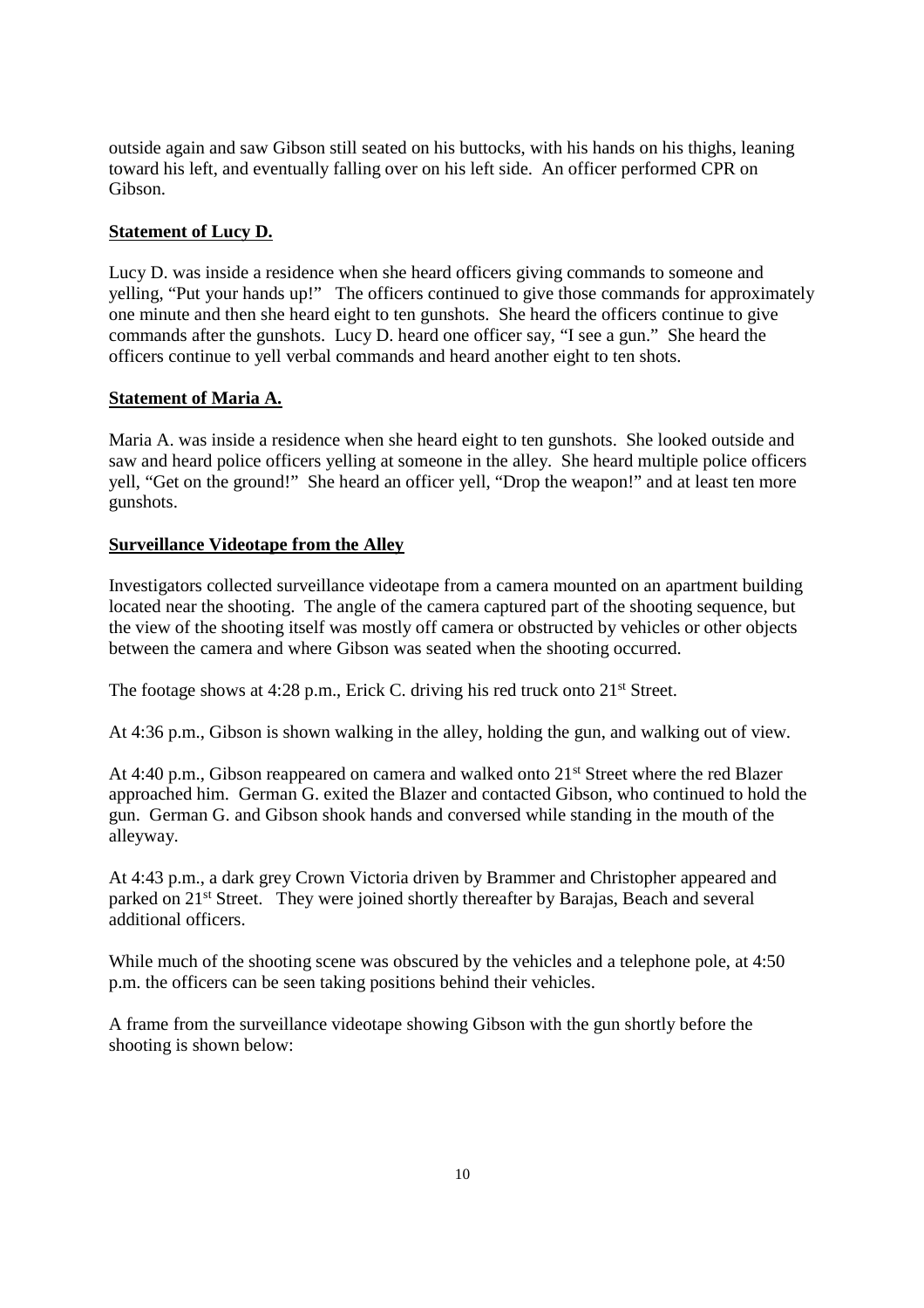

A frame from the surveillance videotape showing the position of Brammer and Christopher's vehicle at the time of the shooting is shown below:

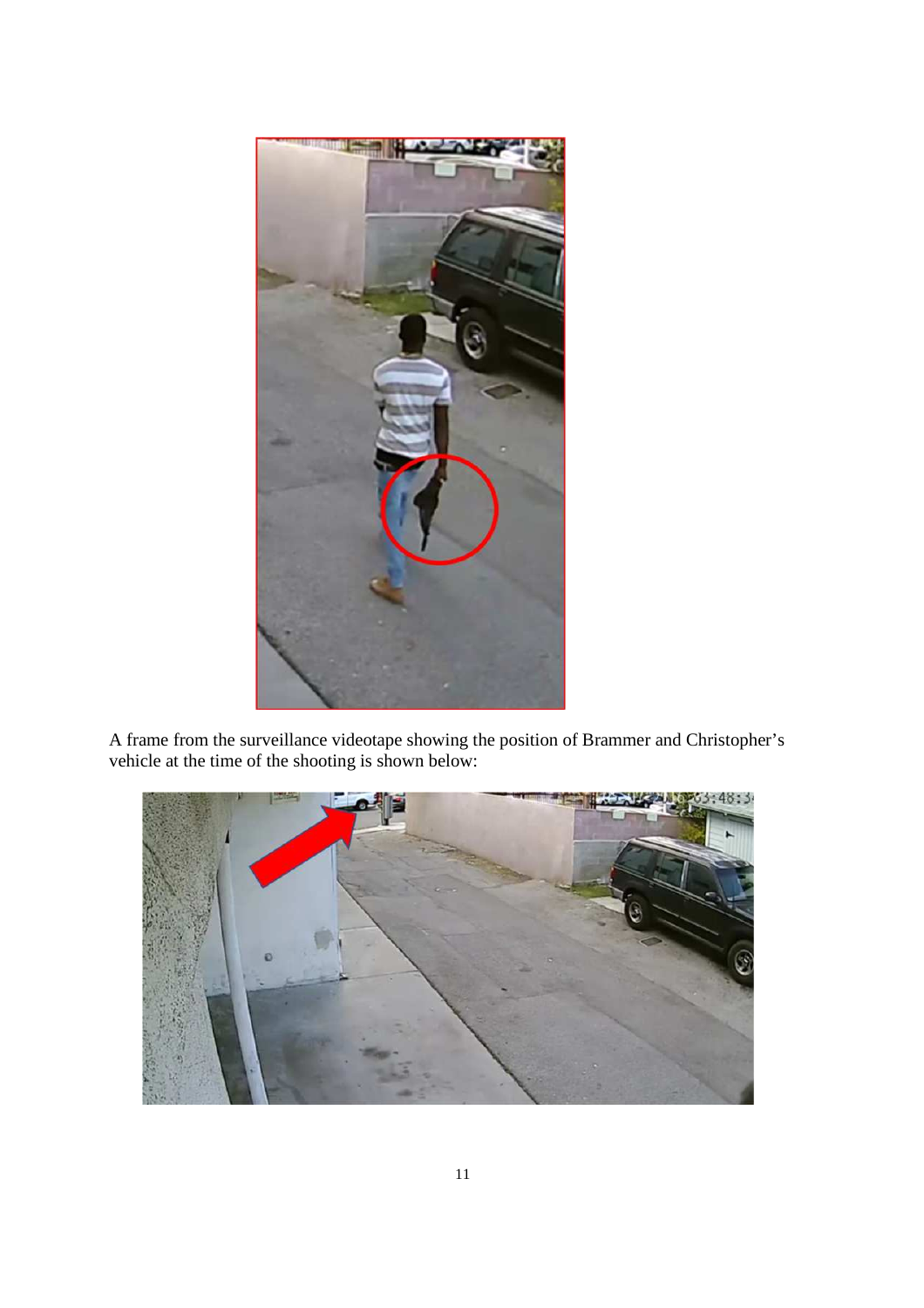## **Videotape from Bystander**

Cellular telephone videotape was taken by an unidentified bystander who witnessed the shooting. A local news agency obtained and published a segment of that videotape. The footage was filmed in a northbound direction and captures the backs of the officers as they discharged their weapons. While the officers can be heard giving indiscernible commands, and volleys of shots are audible, the officers and their police vehicles obstruct Gibson's actions prior to the shooting. A frame from that videotape is shown below:



A search warrant was served on the news organization in order to obtain the raw footage of the videotape for this investigation. That company declined to provide the raw footage, citing the California shield law.<sup>2</sup>

## **Photograph from Bystander**

A bystander in a restaurant across the street from where the shooting occurred photographed part of the incident. One of those photographs is shown below:



<sup>2</sup> Cal. Constitution article. I, §2(b) and Evidence Code §1070.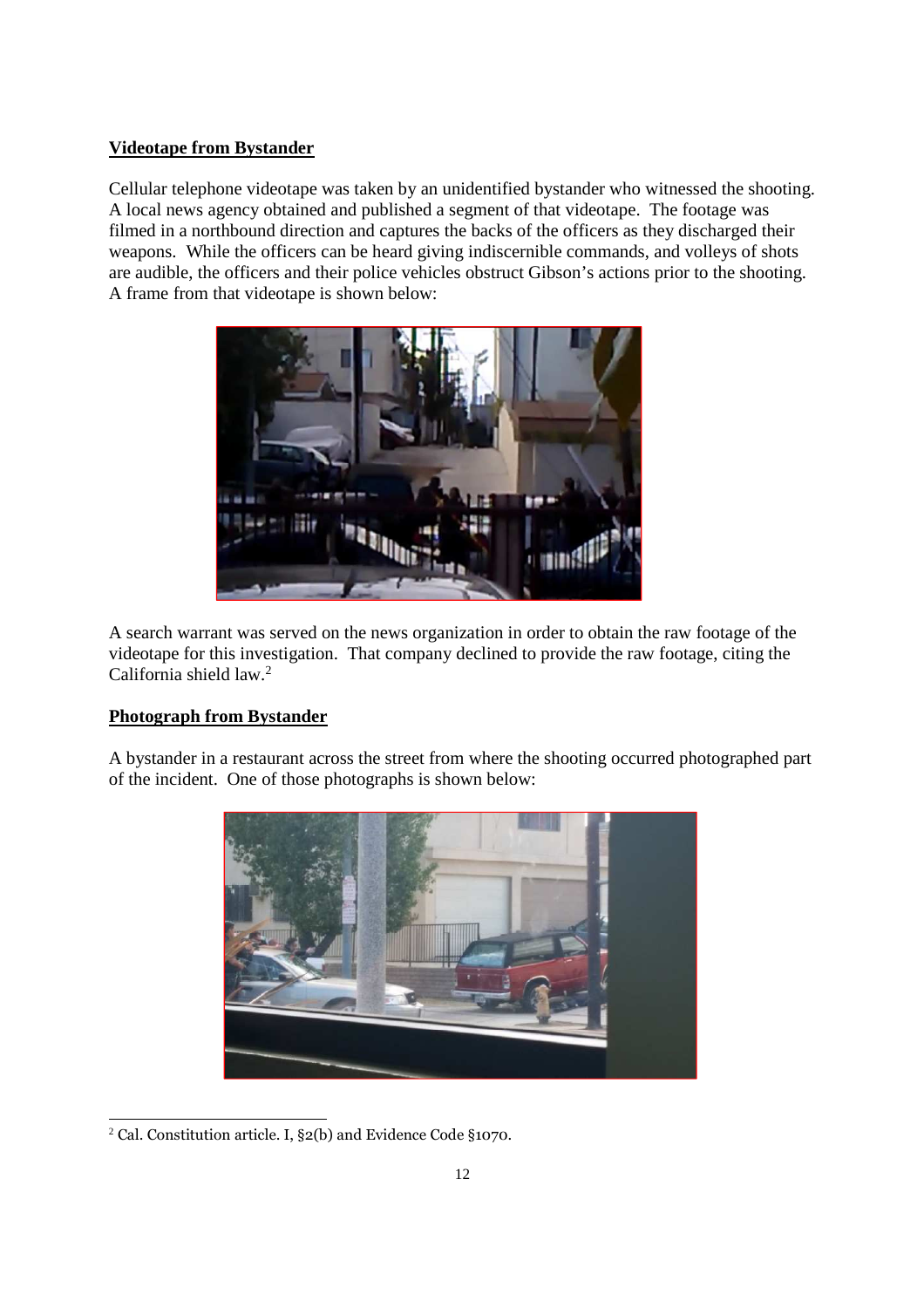### **Gibson's Cellular Telephone**

Gibson's cellular telephone was recovered from the scene and searched. Numerous photographs of Gibson were recovered, including 19 photographs of him displaying the gun. One of those images is shown below:



Several of the images in the telephone also included Gibson pointing the gun at the camera and at his own head.

## **Gibson's Injuries**

A postmortem examination was performed and the forensic pathologist, Timothy Dutra, M.D., determined that Gibson had thirteen gunshot wounds to his head, chest, and upper extremities. The gunshot wounds to the head and chest were fatal, and the trajectory was from front to back. A toxicology analysis was performed and determined that Gibson had the presence of THC and alcohol in his bloodstream at the time of his death.

## **The Gun**

Officers recovered a Crosman Comrade AK semiautomatic BB gun from Gibson's waistband and moved it away from him to a dirt planter, where it was later recovered by investigators. The gun is CO2 powered and designed to expel 4.5mm BB's, and is therefore defined under California law as a "BB device."<sup>3</sup> It is not an "airsoft" gun, which fires a different type of projectile, nor is it a toy. It is further defined as an "imitation firearm" because it is a BB gun and a device "so substantially similar in coloration and overall appearance to an existing firearm as to lead a reasonable person to perceive the device is a firearm." Notably, in 2016, California passed, via SB-199, a new gun law to address the danger presented to law enforcement by imitation firearms. Penal Code section 16700(a) was amended to expand the definition of imitation firearms and require certain markings on certain guns, particularly airsoft guns. Airsoft guns are now required to have a blaze orange ring on the barrel, as also required by federal law, and the gun must have a trigger guard that has fluorescent coloration over the entire guard, and there must be a two-centimeter wide adhesive band with fluorescent coloring around the circumference of the pistol grip or buttstock, or ammunition magazine. In passing that new law,

<sup>&</sup>lt;sup>3</sup> See Penal Code section  $12001(g)$ .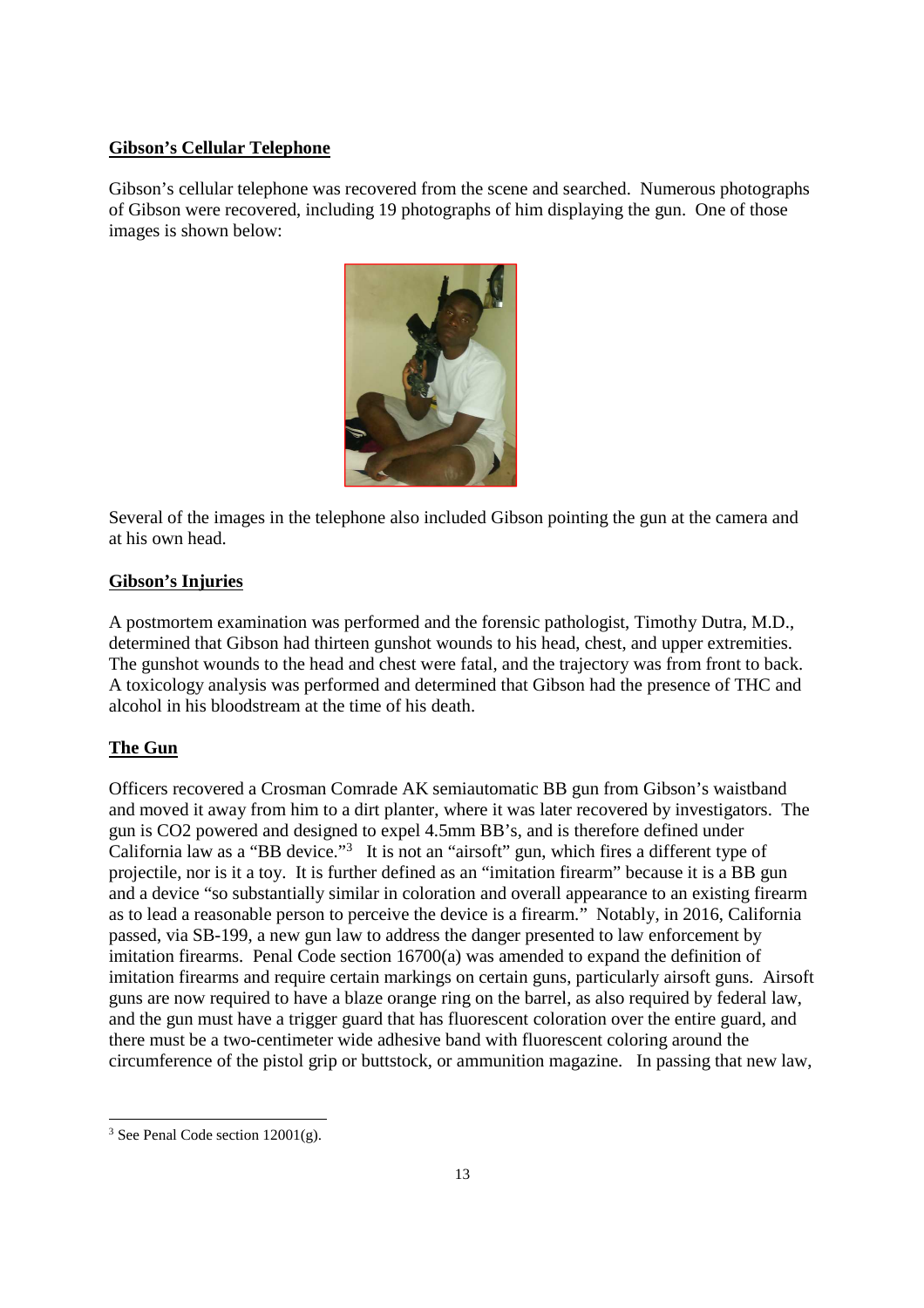the legislature noted the following rationale regarding the control of imitation firearms, including BB guns:

*"Imitation guns are deliberately fabricated to be indistinguishable from real firearms. Law enforcement officers have extreme difficulty distinguishing these fake guns from lethal weapons, particularly when officers must react within seconds to emergency situations. One of the primary dangers posed by replicas is that such guns are used by children and young adults who may not comprehend the seriousness of displaying them around unsuspecting law enforcement officers or around armed individuals. As a result, officers and community residents can find themselves in precarious situations when unable to distinguish replica guns from handguns and assault weapons. On October 22, 2013, a thirteen-year-old boy from Santa Rosa was tragically shot and killed by Sonoma County deputies who mistook the plastic airsoft gun he was carrying for an actual AK-47. This tragedy is neither new nor uncommon. A 1990 study commissioned by the Department of Justice found that there are well over 200 incidents per year in which imitation guns are mistaken for real firearms."*

Despite this new law, which brought BB guns within the definition of imitation firearms, BB guns that are replicas of assault weapons are nonetheless not required to have the identifiable markings as indicated above. Gibson's gun did not have those markings, nor were they required. However, it is an infraction or misdemeanor to display an imitation firearm such as Gibson's in a public place, based on the danger these guns present, as detailed above.<sup>4</sup>

#### **Firearms Evidence**

Officer Brammer was armed with a 9mm caliber Glock semiautomatic firearm. An inspection of the firearm concluded that one of Brammer's eleven round magazines was fully loaded and the other was empty, which is consistent with his statement that he fired eleven rounds during the incident.

Officer Barajas was armed with a .45 mm caliber Springfield semiautomatic handgun. Inspection of the firearm concluded that Barajas's eight round magazine was loaded with four remaining rounds and an ejected round in the chamber, which is consistent with his statement that he fired three rounds during the incident.

Officer Hazelwood was armed with a .45 mm caliber Springfield semiautomatic handgun. Inspection of the firearm concluded that Hazelwood's eight round magazine was loaded with five remaining rounds, consistent with his statement that he fired three rounds during the incident.

Officer Beach was armed with a .45 mm caliber Sig Sauer semiautomatic firearm. Inspection of the firearm concluded that Beach's eight round magazine was loaded with five remaining rounds, consistent with his statement that he fired three rounds during the incident.

Officer Archuleta was armed with a .45 mm caliber Springfield semiautomatic handgun. Inspection of the firearm concluded that Archuleta's eight round magazine was loaded with six remaining rounds, consistent with his statement that he fired two rounds during the incident.

<sup>4</sup> See Penal Code section 12556(a).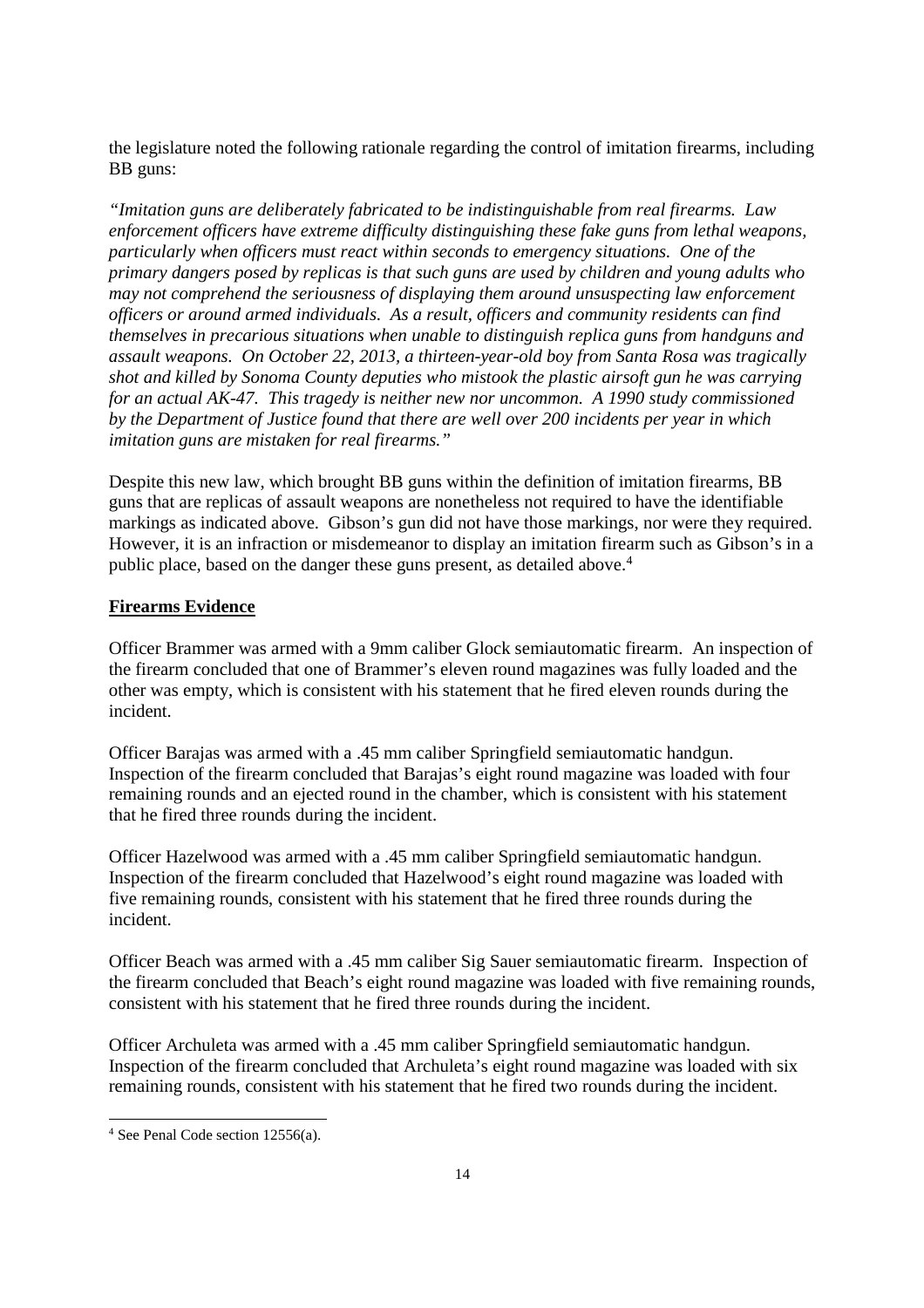Officer Rios was armed with a .45 mm caliber Springfield semiautomatic handgun. Inspection of the firearm concluded that Rios' eight round magazine was loaded with six remaining rounds, consistent with his statement that he fired two rounds during the OIS incident.

Nine bullets or bullet fragments were recovered from Gibson's body. The projectiles that could be tested were matched to Brammer, Beach, and Rios' service weapons. Some of the projectiles were fragmented and/or deformed to the extent that they could not be matched to any particular firearm.

## **LEGAL ANALYSIS**

California law permits the use of deadly force in self-defense and defense of others if the person claiming the right of self-defense actually and reasonably believed that he was in imminent danger of great bodily injury or death. Penal Code § 197; *People v. Randle* (2005) 35 Cal.4th 987, 994 (overruled on another ground in *People v. Chun* (2009) 45 Cal.4th 1172, 1201); *People v. Humphrey* (1996) 13 Cal.4th 1073, 1082; *see also,* CALCRIM No. 505.

In protecting himself, a person may use all the force which he believes reasonably necessary and which would appear to a reasonable person, in the same or similar circumstances, to be necessary to prevent the injury which appears to be imminent. CALCRIM No. 505. If the person's beliefs were reasonable, the danger does not need to have actually existed. *Id.*

"Where the peril is swift and imminent and the necessity for action immediate, the law does not weigh in too nice scales the conduct of the assailed and say he shall not be justified in killing because he might have resorted to other means to secure his safety." *People v. Collins* (1961) 189 Cal.App.2d 575, 589. "The 'reasonableness' of a particular use of force must be judged from the perspective of a reasonable officer on the scene, rather than the 20/20 vision of hindsight. The calculus of reasonableness must embody allowance for the fact that police officers are often forced to make split-second judgments – in circumstances that are tense, uncertain, and rapidly evolving – about the amount of force that is necessary in a particular situation." *Graham v. Connor* (1989) 490 U.S. 386, 396-397.

Here, the officers were responding to a 9-1-1 call reporting a man armed with an Uzi who had pointed it in the air and at people in a car. An Uzi is a well-known model of submachine gun that can fire up to 600 rounds per minute and presents an extremely dangerous and deadly threat to law enforcement officers.

When the officers arrived, they saw Gibson with the grip of a firearm visible in his waistband, which was consistent with the appearance of the grip of an Uzi assault weapon, and consistent with the information the officers received from the 9-1-1 caller.

Although it was determined later that the gun was a BB gun that was designed to look like an AK-47 assault weapon, the gun appeared to be real.

Under the circumstances, it was reasonable for the officers to assume that Gibson was indeed in possession of an operable assault weapon. Despite numerous orders from the officers to keep his hands in the air and not to move, Gibson, who had the presence of alcohol and marijuana in his